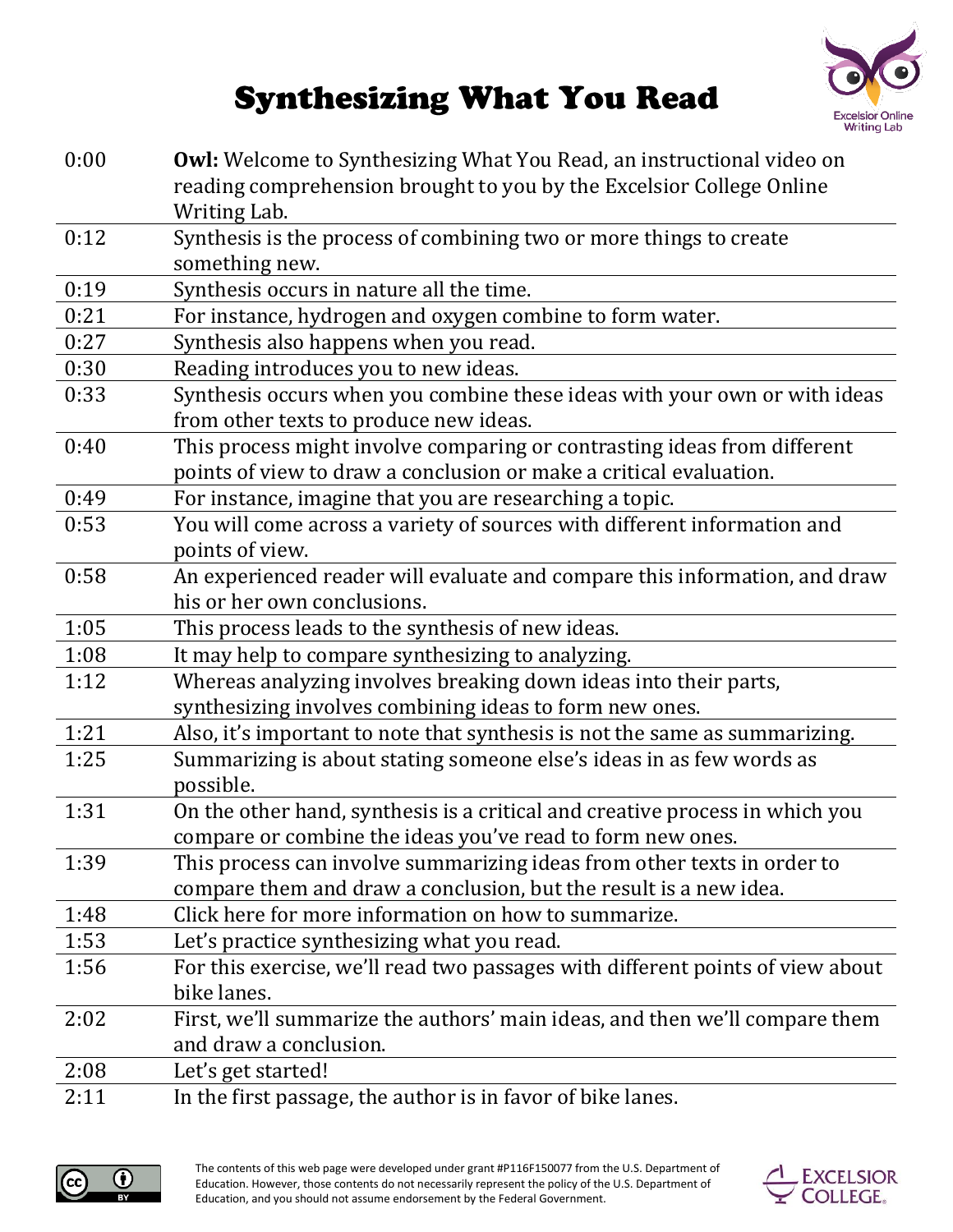| 2:15 | The author states:                                                                                                                               |
|------|--------------------------------------------------------------------------------------------------------------------------------------------------|
| 2:16 | Bike lanes are an essential feature of modern, urban life. Many urban                                                                            |
|      | residents have traded in their cars for bicycles. There are many benefits to                                                                     |
|      | bicycling. Bicycles don't get stuck in traffic, they don't run out of gas, and                                                                   |
|      | they don't break down often (and are cheap to repair when they do), they                                                                         |
|      | don't need insurance, they don't produce pollution, and they don't get                                                                           |
|      | parking tickets. Bicycles also offer an excellent way to add exercise to a busy                                                                  |
|      | schedule. Many cities across the nation have encouraged bicycling to cut                                                                         |
|      | down on traffic, accidents, and pollution. They've added bike lanes to                                                                           |
|      | downtown areas to provide safe and speedy thruways for bicyclists. The                                                                           |
|      | result is a win/win.                                                                                                                             |
| 3:05 | We can summarize this argument by pulling out some key words: bike lanes,                                                                        |
|      | beneficial, urban, traffic, accidents, pollution, inexpensive, safety, and                                                                       |
|      | exercise.                                                                                                                                        |
| 3:20 | Putting it all together, we can summarize the author's argument with the<br>following sentence:                                                  |
| 3:25 | Placing bike lanes in urban areas is beneficial because bicycling cuts down                                                                      |
|      | on traffic, decreases accidents, lowers pollution, and offers an inexpensive,                                                                    |
|      | safe, and healthy way to travel.                                                                                                                 |
| 3:39 | Now, let's look at the second passage.                                                                                                           |
| 3:42 | In this passage, the author is against bike lanes.                                                                                               |
| 3:46 | The author states:                                                                                                                               |
| 3:47 | Bike lanes take away valuable space from already crowded inner-city                                                                              |
|      | streets. Urban areas already suffer from traffic and pedestrian congestion.                                                                      |
|      | Such overcrowding is worsened by the introduction of fleets of reckless                                                                          |
|      | bicyclists. Many bicyclists ignore street signs, causing additional accidents                                                                    |
|      | with cars and people. Furthermore, parked bicycles clutter congested                                                                             |
|      | sidewalks, making many areas impassable. These problems far outweigh the                                                                         |
|      | benefits of bicycling. Those who don't want to drive can hop on a bus or                                                                         |
|      | subway and gain many of the benefits of bicycling without taking up valuable                                                                     |
|      | space on the roads.                                                                                                                              |
| 4:29 | Some key words are: bike lanes, bad, urban, space, crowding, accidents,                                                                          |
| 4:44 | congested sidewalks, buses and subways.                                                                                                          |
| 4:48 | We can summarize the author's argument with the following statement:<br>Placing bike lanes in urban areas is a bad idea because bicycles take up |
|      | valuable space, create additional crowding, cause accidents, congest                                                                             |
|      | sidewalks, and can be replaced by better alternatives, such as buses and                                                                         |
|      | subways.                                                                                                                                         |
| 5:03 | Now, let's practice synthesizing by combining the two summaries and                                                                              |
|      | drawing a conclusion:                                                                                                                            |